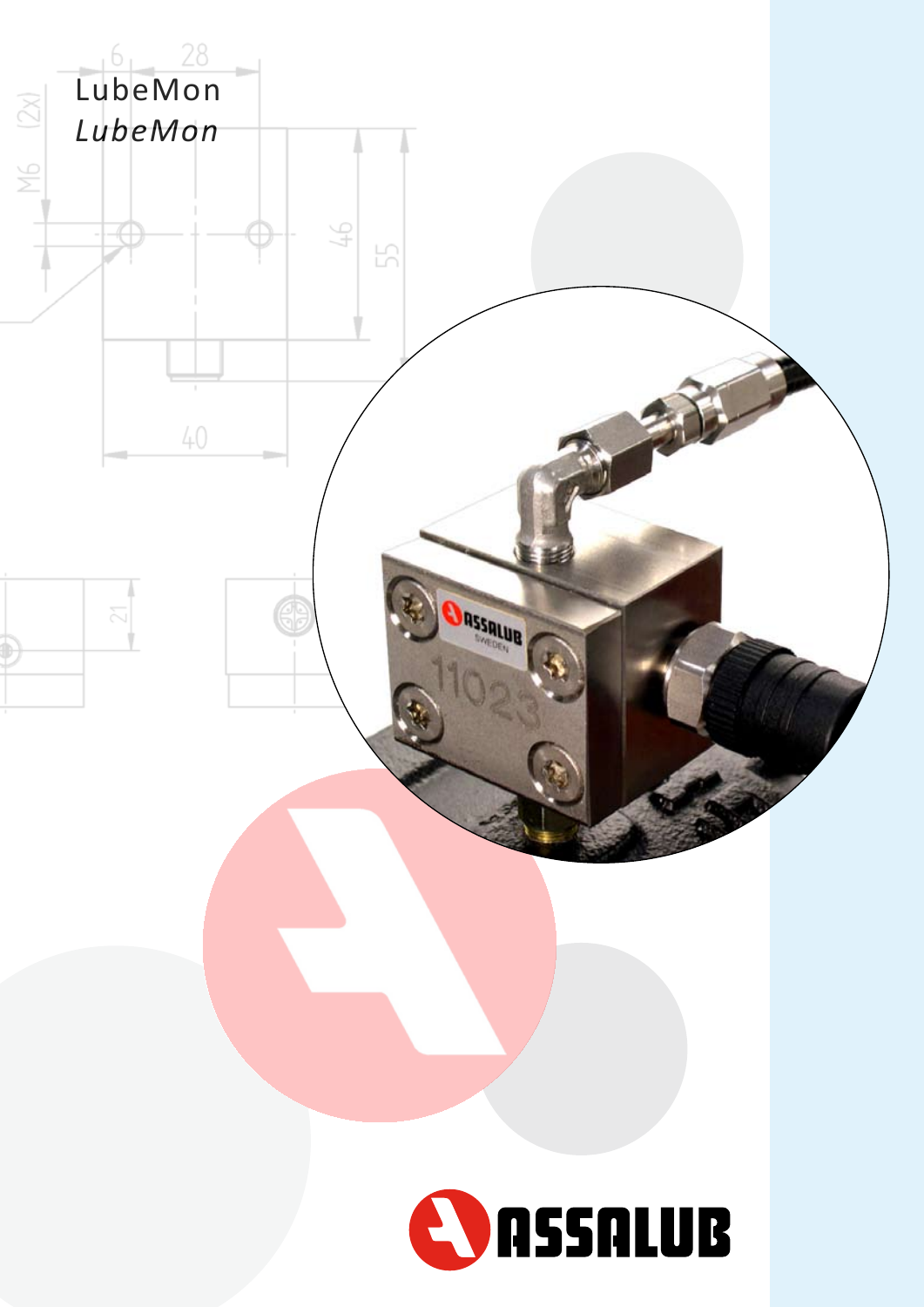Fettflödesövervakning *Grease flow monitoring*

# **LUBEMION**



**LubeMon** är ett system för övervakning av fettsmorda smörjpunkter. Systemet är helt självständigt och kan övervaka all fettsmörjning - från alla typer av automatiska smörjsystem till manuell smörjning. Systemet kan övervaka en eller flera viktiga smörjobjekt men även stora smörjsystem.

**LubeMon** består av en noggrann fettmätare som mäter den fettmängd som matas in i smörjpunkten. Mätaren kopplas till en styrenhet för kontinuerlig övervakning. Vid stora system ansluts mätarna via en databus till en PC som erbjuder avancerade statistik- och loggningsfunktioner.

*Over the years engineers have repeatedly questioned the false security offered by a fully automatic centralised lubrication system and have preferred the old method of manual lubrication with its inherent problems. They claim that there is no guarantee that lubricant is reaching the bearing.*

*Following on from "LubeRight" our accountable PC based manual system we have developed LubeMon, the first monitoring system that guarantees lubricant is discharged into the bearing with the correct amount each and every time.*

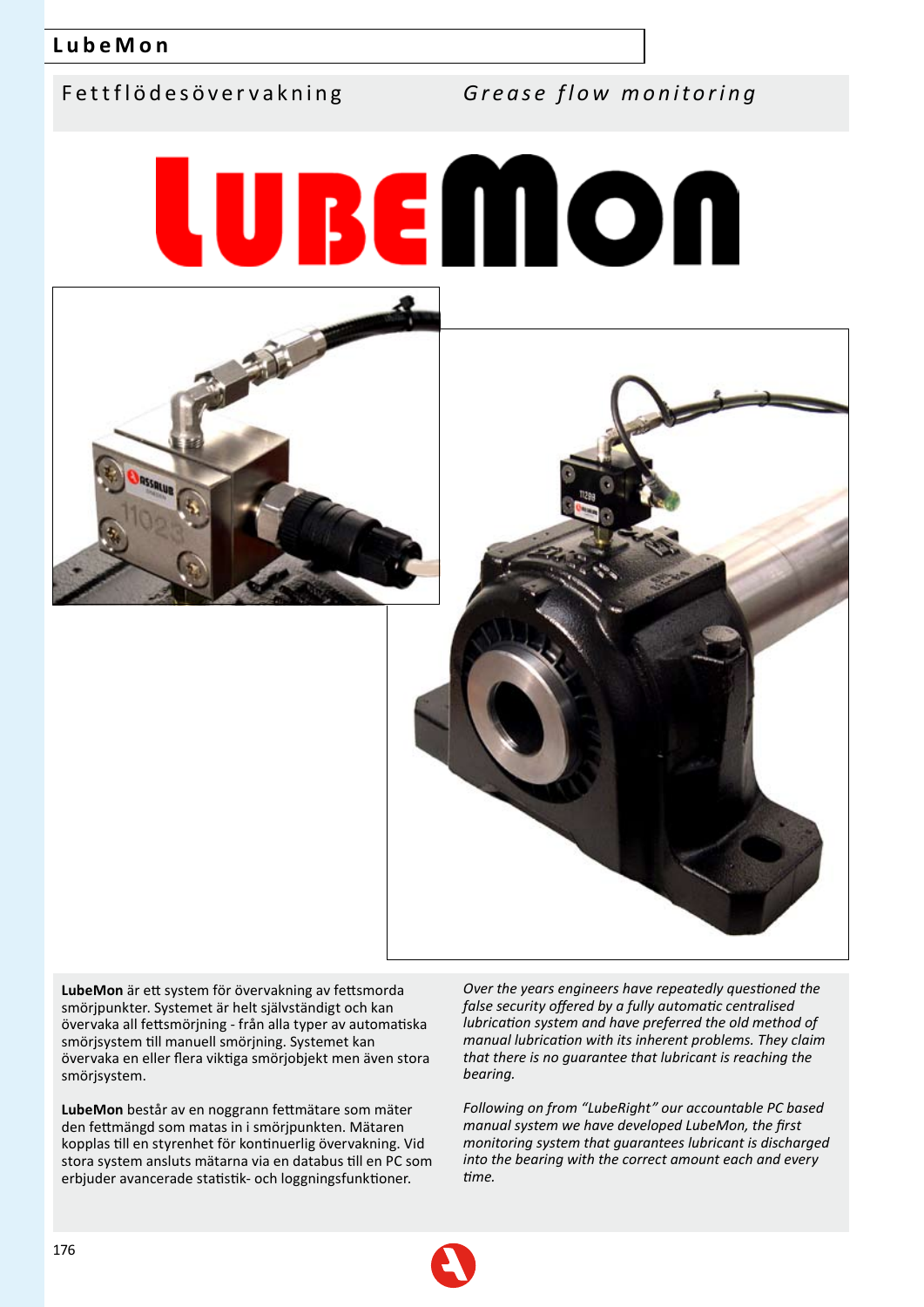#### **Mätenhet**

Mätenheten är av ovalkugghjulstyp med inbyggda magneter i ett av ovalkugghjulen, samt ett tungelement som sluts två gånger per roterat varv. Mätenheten är en deplacementmätare med mycket god noggrannhet. Den finns i två utföranden aluminium och syrafast stål (SS2343).

Flöde: 0 - 2500 cm³/min Noggrannhet: Fett NLGI 2: 0,655  $cm<sup>3</sup>/puls  $\pm 3%$$ Olja ISO-VG 150: 0,610  $cm^3$ /puls  $±3%$ Max tryck: 70 MPa / 10150 psi Vibrationer: 20 G (10 - 20 000 Hz) Livslängd:  $10^9$  pulser (655 m<sup>3</sup>) vid I < 10 mA Temperaturomr.: -20°C - +70°C In- och utlopp: ISO-G1/8 Dimensioner exkl kontakt: LxBxH: 55x40x38 mm

#### Eldata:

Kapslingsklass: IP 67 Anslutning: 4-polig std. M12x1 hane signal stift 1 och 4. Spänning: 0 - 24 V DC Ström: Max 0,20 A

#### **Anodiserad aluminium**

Vikt: 0,186 kg **Art. nr: 101918**

#### **Syrafast stål (SS2343)** Vikt: 0,485 kg **Art. nr: 101919**

#### **Lämpliga kopplingar**

GE-kopplingar (se sidan 228) + EVW-kopplingar (se sidan 234) + Rörstuds EVGE (se sidan 235)

#### *Measuring unit*

*The measuring unit is an accurate oval gear mechanism with a magnet integrated into one of the gearwheels. The body of the unit incorporates a reed switch element which senses the magnet passing. Each single revolution of the oval gears has a displacement of 0.655 cm3.*

*Flow: 0 - 2500 cm³/min Accuracy: Grease NLGI 2: 0.655 cm³ / pulse ±3% Oil ISO-VG 150: 0.610cm³ / pulse ±3% Max. Pressure: 70 MPa / 10150 psi Vibrations: 20 G (10 - 20 000 Hz) Life Time: 109 pulses (655 m³) at I < 10 mA Temperature: -20°C - +70°C Connections: ISO-G1/8 Dimensions excl connector: LxWXH: 55x40x38 mm*

*Electrical data: Protection: IP 67 Connection: 4-pol std. M12x1 male, signal pin 1 and 4 Voltage: 0 - 24 V DC Current: max. 0.20 A*

*Anodized aluminium*

*Weight: 0.186 kg Part Number: 101918*

*Acid-proof steel (AISI 316) Weight: 0.485 kg Part Number: 101919*

#### *Suitable connections*

*GE connections (see page 228) + EVW connections (see page 234) + EVGE stud (see page 235)*











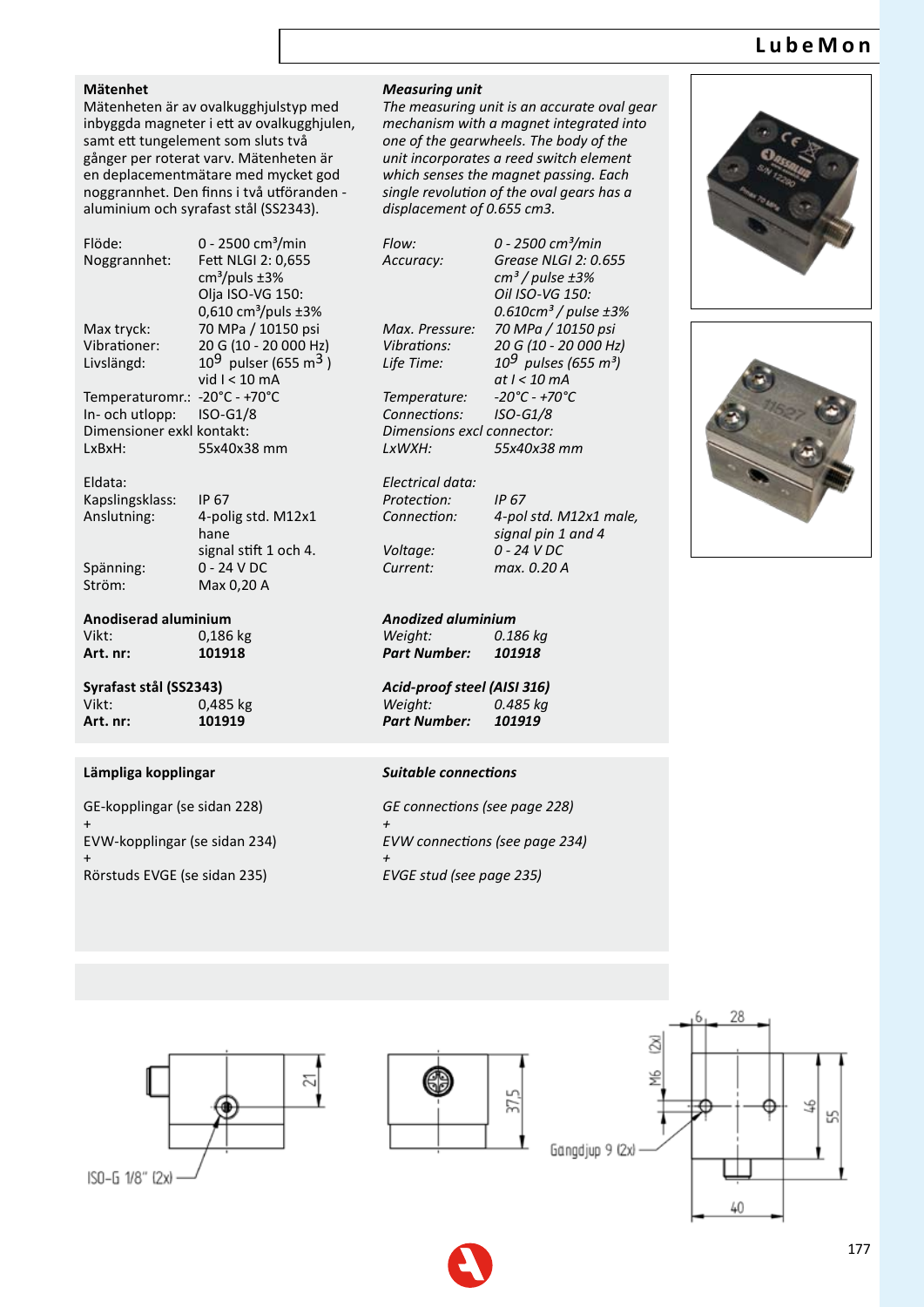

| Kontakt, vinklad<br>Med inbyggd lysdiod<br>5 m kabel.<br>Omgivningstemp: | Hona i förnicklad mässing/polyuretan med<br>$-25^{\circ}$ C till +90 $^{\circ}$ C | Elbow connector<br>With integrated LED<br>with a 5 m cable<br>Surrounding temperature: | Female, nickel-plated brass/polyurethane          |
|--------------------------------------------------------------------------|-----------------------------------------------------------------------------------|----------------------------------------------------------------------------------------|---------------------------------------------------|
| Skyddsklass:                                                             | IP67 / IP68 / IP69K                                                               |                                                                                        | $-25^{\circ}$ C till +90°C                        |
| Material, hylsa/hölje: TPU, svart                                        |                                                                                   |                                                                                        | Protection class: IP67 / IP68 / IP69K             |
|                                                                          | /transparent                                                                      |                                                                                        | Material, casing: TPU, black/transparent          |
| Material, packning:                                                      | Viton                                                                             | Material, sealing: Viton                                                               |                                                   |
| Material, mutter:                                                        | Förnicklad                                                                        | Material, nut: Nickel-plated                                                           |                                                   |
| Anslutning:                                                              | PUR-kabel, 5 meter<br>$4 \times 0.43$ mm <sup>2</sup>                             | Connection:                                                                            | PUR-cable, 5 m<br>$4 \times 0.43$ mm <sup>2</sup> |
|                                                                          | $(42 \times$ dia 0,1 mm);                                                         |                                                                                        | (42 x dia 0.1 mm);                                |
|                                                                          | dia. 4,9 mm;                                                                      |                                                                                        | dia. 4.9 mm;                                      |
|                                                                          | halogenfri                                                                        |                                                                                        | non-halogen                                       |
| Mantelfärg:                                                              | Svart                                                                             | Casing colour:                                                                         | Black                                             |
| Art. nr:                                                                 | 907133                                                                            | <b>Part Number:</b>                                                                    | 907133                                            |





| Hona i förnicklad mässing/polyuretan med |                                      |
|------------------------------------------|--------------------------------------|
| 5 m kabel.                               |                                      |
| Omgivningstemp:                          | $-25^{\circ}$ C till $+90^{\circ}$ C |
| Skyddsklass:                             | IP67 / IP68 / IP69K                  |
| Material, hylsa/hölje: TPU, orange       |                                      |
| Material, packning:                      | Viton                                |
| Material, mutter:                        | Mässing, förnicklad                  |
| Anslutning:                              | PUR-kabel, 5 m                       |
|                                          | $4 \times 0.43$ mm <sup>2</sup>      |
|                                          | (42 x dia 0,1 mm);                   |
|                                          | dia. 4,9 mm;                         |
|                                          | halogenfri                           |
| Mantelfärg:                              | Svart                                |
| Art. nr:                                 | 907134                               |
|                                          |                                      |
|                                          |                                      |

**Kontakt, vinklad Utan lysdiod**

**Kontakt utan kabel**

Arbetstemperatur: Skyddsklass: IP 67 Utgång: Skruvutgång Max kabelstorlek: 18 AWG (0,75 mm<sup>2</sup>) Kabeldiameter: 3,0-6,5 mm **Art. nr: 907210**

standardkabel. Material:

För dig som inte vill använda vår

Hus: Polyamid, svart Kopplingsmutter: Rostfritt stål Kontakter: Mässing, förtennat Fäste: Polyamid, svart<br>Arbetstemperatur: -25°C till +90°C

#### *Elbow connector Without LED*

*Female, nickel-plated brass/polyurethane with a 5 m cable Surrounding temperature: -25°C till +90°C Protection class: IP67 / IP68 / IP69K Material, casing: TPU, orange Material, sealing:Viton Material, nut: Nickel-plated brass Connection: PUR-cable, 5 m 4 x 0.43 mm² (42 x dia 0.1 mm); dia. 4.9 mm; non-halogen Casing colour: Black* **Part Number:** 

## *Connector without cable*

*When you want to use another cable or cable length than our standard. Materials: Housing: Polyamid, black Coupling nut: Stainless steel Contacts: Brass, tin-plated Insert: Polyamid, black Working temp.: -25°C to +90°C Protection: IP 67 Output type: Threaded nut Max. wire size: 18 AWG (0.75 mm²) Calbe size: 3.0-6.5 mm Part Number: 907210*

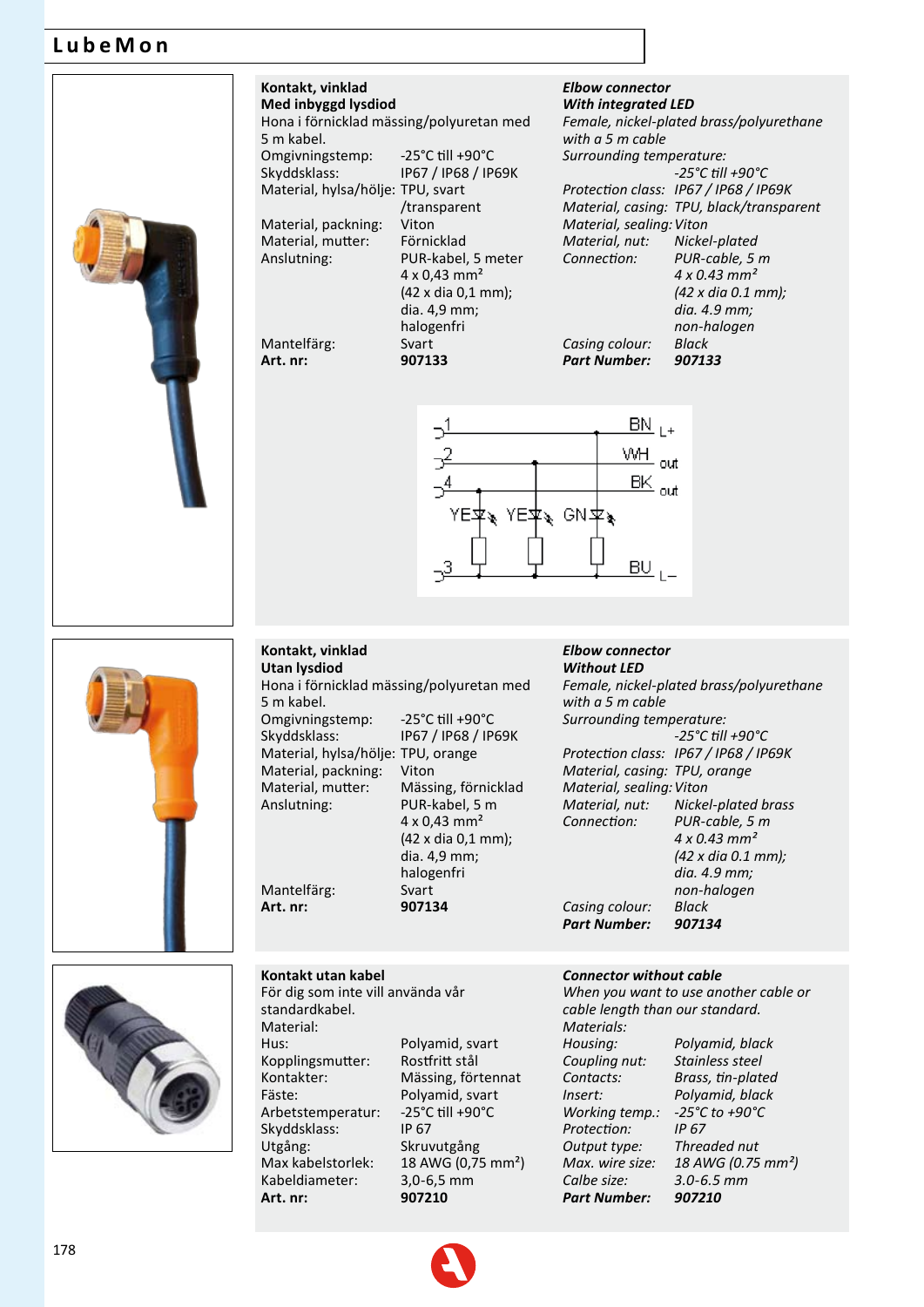#### **Kabel för LubeMon**

Ledare av fintrådig blank Cu-tråd. Ledar-isolation av PVC. Ledarna tvinnade i lager, olikfärgade enligt DINfärgkod. Foliebandering. Skärmfläta av förtenta koppartrådar. Yttermantel av specialblandning på PVC-bas. Kiselgrå (RAL 7032). Flammhämmande, silikonfri. Kabel: PVC LiYCY 3x0,25 Ledarantal: 3 x 0.25 mm<sup>2</sup> Ytterdiameter: 4,7 mm Temperaturområde:-30°C till +80°C **Art. nr: 906197**

#### **Kabel för LubeMon**

Ledare av fintrådig silverpläterad Cu-tråd. Ledarisolation av PTFE, ledarna tvinnade, olikfärgade svart, vit, röd. Skärmfläta av silverpläterade koppartrådar. Yttermantel av FEP. Färg vit. Flammhämmande. Kabel: PTFE/FEP 3 x 0,61 mm<sup>2</sup> Ytterdiameter: 4,3 mm Temperaturområde:-65°C till +200°C **Art. nr: 907342**

#### *Cable for LubeMon*

*Leaders of fine-wired bright Cu-wire. Leader isolation of PVC. The leaders are twisted in layers, differently coloured according to DINcolour code. Striped with metal foil. Shield braid of tin-plated covering of a special compound on PVC-base. Silicon gray (RAL 7032). Flame repressing, silicon free. Cable: PVC LiYCY 3x0.25 Number of leaders: 3 x 0.25 mm² Outer diameter: 4.7 mm Temperature range: -30°C till +80°C Part Number: 906197*



*Leaders of fine-wired silver-plated Cu-wire. Leader isolation of PTFE. The leaders are twisted, differently coloured (black, white, red). Shield braid of silver-plated copper-wire. Outer covering of FEP. Colour white. Flame repressing. Cable: PTFE/FEP 3x0.61 mm² Outer diameter: 4.3 mm Temperature range: -65°C till +200°C Part Number: 907342*





LubeMon kan erbjuda två olika styralternativ - en styrenhet för upp till 10 smörjpunkter och ett PCbaserat databussystem för i praktiken obegränsat antal smörjpunkter.

#### *Monitoring*

*LubeMon offers two different monitoring alternatives - one control unit for max. 10 greasing points and one PC-based data bus system for practically countless number of points.*

#### **Styrcentral CCMon 10**

CCMon 10 är en styrcentral för upp till 10 st smörjpunkter. Min- och maxvärden ställs in separat för varje smörjpunkt. Dennas smörjmängd skall då doseras inom ett visst tidsintervall. Styrsystemet har maskinförregling, vilket innebär att larm ej sker då den smorda maskinen står still.

**LUBEMON** SMÓRJÖVERVAKNING<br>STYRCENTRAL CCMon10 **CVASSALUB** 

#### *Control Unit CCMon 10*

*CCMon 10 is a control unit for monitoring up to 10 greasing points. Min. and max. grease feed values are set individually for each point. The set volume must be fed into the greasing point during a certain period of time. The system has a machine locking function stalling the monitoring system when the machine is not operating.*

Ant. smörjpunkter: Max 10 st<br>Skyddsklass: IP 65 Skyddsklass: Matningsspänning: 230 V AC Effektförbrukning: 350 W

Smörjmängd: 1 - 32767 cm<sup>3</sup> Vikt: 10 kg **Art. nr: 907129**

Utgångar: Max 80 VA resistiv last Max 100 W induktiv last Larmutgång: Potientialfri växlande Driftindikering: Potentialfri växlande Ingångar: Inbyggd strömkälla, 24 V DC 5 A Smörjintervall: 1 - 32767 min Dimensioner: 400x310x180 mm (BxHxD) *Greasing points: Max. 10 pcs Protection: IP 65 Supply voltage: 230 V AC Power consumption: 350 W*

*Lubrication interval: 1 - 32767 min Lubrication feed: 1 - 32767 cm³ Weight: 10 kg Part Number: 907129*

*Outputs: Max. 80 VA resistive load Max 100 W inductive load Alarm output: Potiential-free changeover contact Operation indicating: Potential-free changeover contact Inputs: Enclosed power source, 24 V DC 5A Dimensions: 400x310x180 mm (WxHxD)*